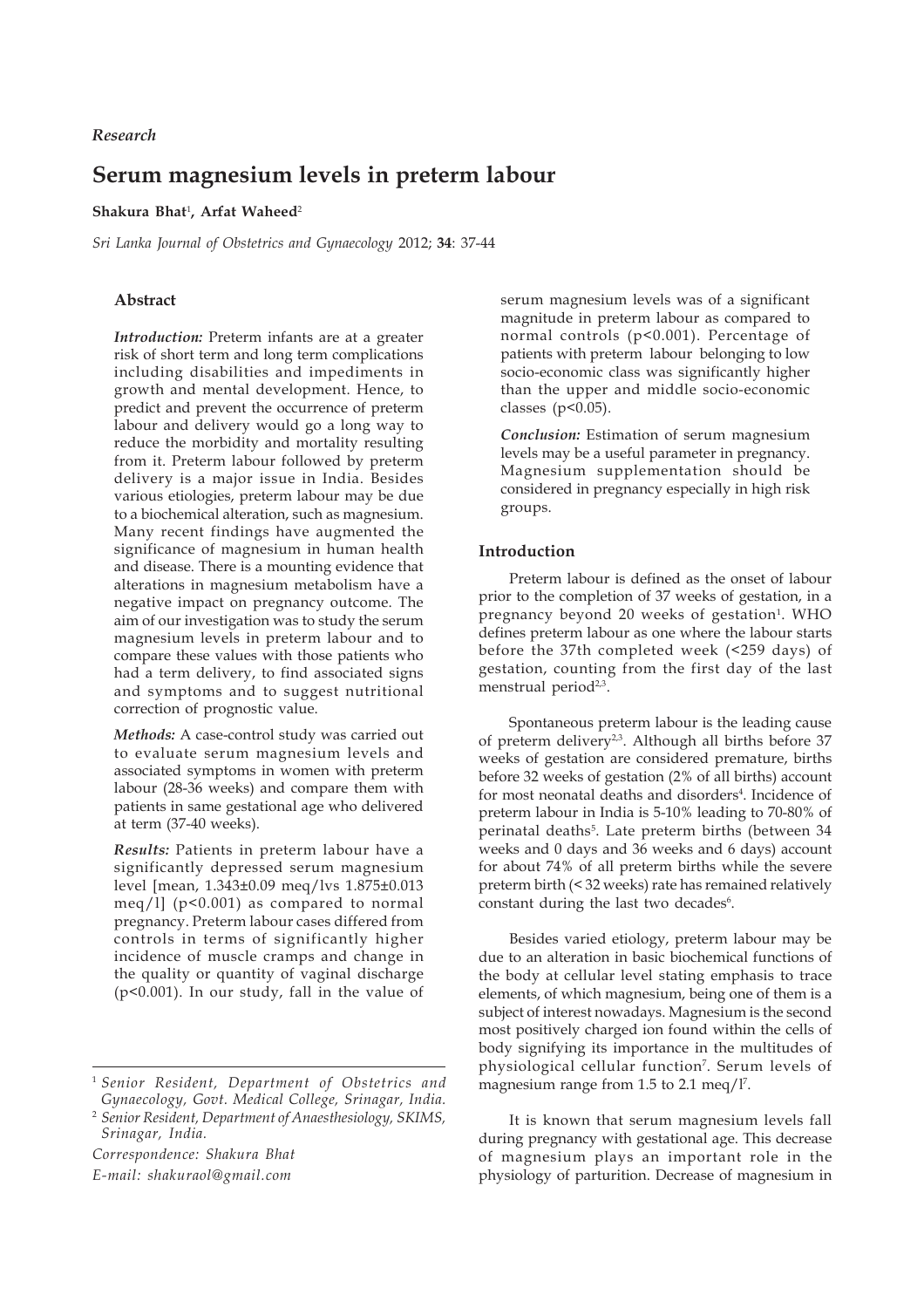plasma may be responsible for decrease of same in myometrium leading to initiation of uterine contractions and labour<sup>5</sup>.

#### **Role of magnesium in causing preterm labour**

Since magnesium has an inhibitory role on myometrial contractions, attention has been paid to the role of magnesium deficiency in causing preterm labour. The inhibitory effect of magnesium on preterm labour contractions is attributed to antagonism of calcium mediated uterine contractions<sup>8</sup>.

The regulatory pathway leading to uterine contraction begins with an increase in the intracellular free calcium concentration, which activates myosin light chain kinase (Mizuki and Associates, 1993). High concentrations of extracellular magnesium have been reported not only to inhibit calcium entry into myometrial cells but also to lead to high intracellular magnesium levels. This later effect has been reported to inhibit calcium entry into the cells presumably by blocking calcium channels (Mizuki and Associates, 1993)<sup>9</sup>.

Hence, hypomagnesemia leads to neuromuscular hyperexcitability resulting in muscle cramps and uterine hyperactivity. The hyperexcitability of uterine musculature induced by hypomagnesemia leads to increased cervical dilatation which in turn facilitates approach of vaginal micro-organisms into cervical canal and changes quality and quantity of vaginal discharge while uterine passage is being colonized by pathogenic micro-organisms<sup>10</sup>. The aim of this study is to determine the relationship between serum magnesium bevel and preterm delivery, so that the high morbidity and mortality related to prematurity could be reduced by early diagnosis of this deficiency and its correction.

#### **Methods**

 The study was conducted in L. D. Maternity Hospital in Kashmir, India which is a tertiary care centre. The study was cleared by the hospital Ethics Committee. This prospective case-control study was conducted on a total of 200 primi gravida patients, divided into two groups of 100 each, as under:

**Group 1 (cases):** consisted of 100 patients with preterm onset of labour (between 28 and 37 weeks of gestation) and had preterm deliveries.

**Group II (controls):** consisted of 100 uncomplicated patients of comparable gestational age (28-37 weeks) attending the OPD for routine antenatal visits. These patients were then followed up till delivery.

Patients with any known high risk factor for preterm labour were excluded from the study as follows:

- 1. Previous history of recurrent abortions or preterm delivery.
- 2. Patients with recurrent urinary tract infections.
- 3. Patients with pre-eclampsia, polyhydramnios, antepartum haemorrhage, fetal congenital malformations, intrauterine death.
- 4. Patients with premature rupture of membranes.
- 5. Patients with any significant medical or surgical illness.
- 6. Patients with cervical incompetence or any uterine malformations.
- 7. Multigravida patients were not included in the study.

The study protocol went as follows:

- Detailed and comprehensive history taking as per proforma with emphasis on:
	- o Presence of muscle cramps during pregnancy (symptoms of hypomagnesemia).
	- o Change in the quality or quantity of vaginal discharge during preceding seven days.
	- o History regarding the socio-economic status.
- **Physical examination (general, local and systemic)** with meticulous per speculum and per vaginum examination to assess the integrity of cervix.
- Routine investigations.

# **Method of collection of samples for the estimation of serum magnesium levels**

Blood samples taken from patients in Group I (cases) were collected at the time of admission to the labour ward, while as blood samples from the patients in Group II (controls) were collected in the outpatient department. They were followed up till delivery.

Samples hence collected were carried either in the same disposable syringe (which was used to draw the sample) or a gel separator vial or a vacutainer, to the Biochemistry Department of Government Medical College, Srinagar.

The quantitative assessment of serum magnesium levels was done photometrically at 530 nm on a HITACHI-912 auto analayser calibrated for magnesium, using a magnesium reagent kit marketed in India by diagnostic system (Diasys) Internationals.

The components of the reagent are:

1. Ethanolamine (pH = 11) : 750 mmol/l

*Sri Lanka Journal of Obstetrics and Gynaecology*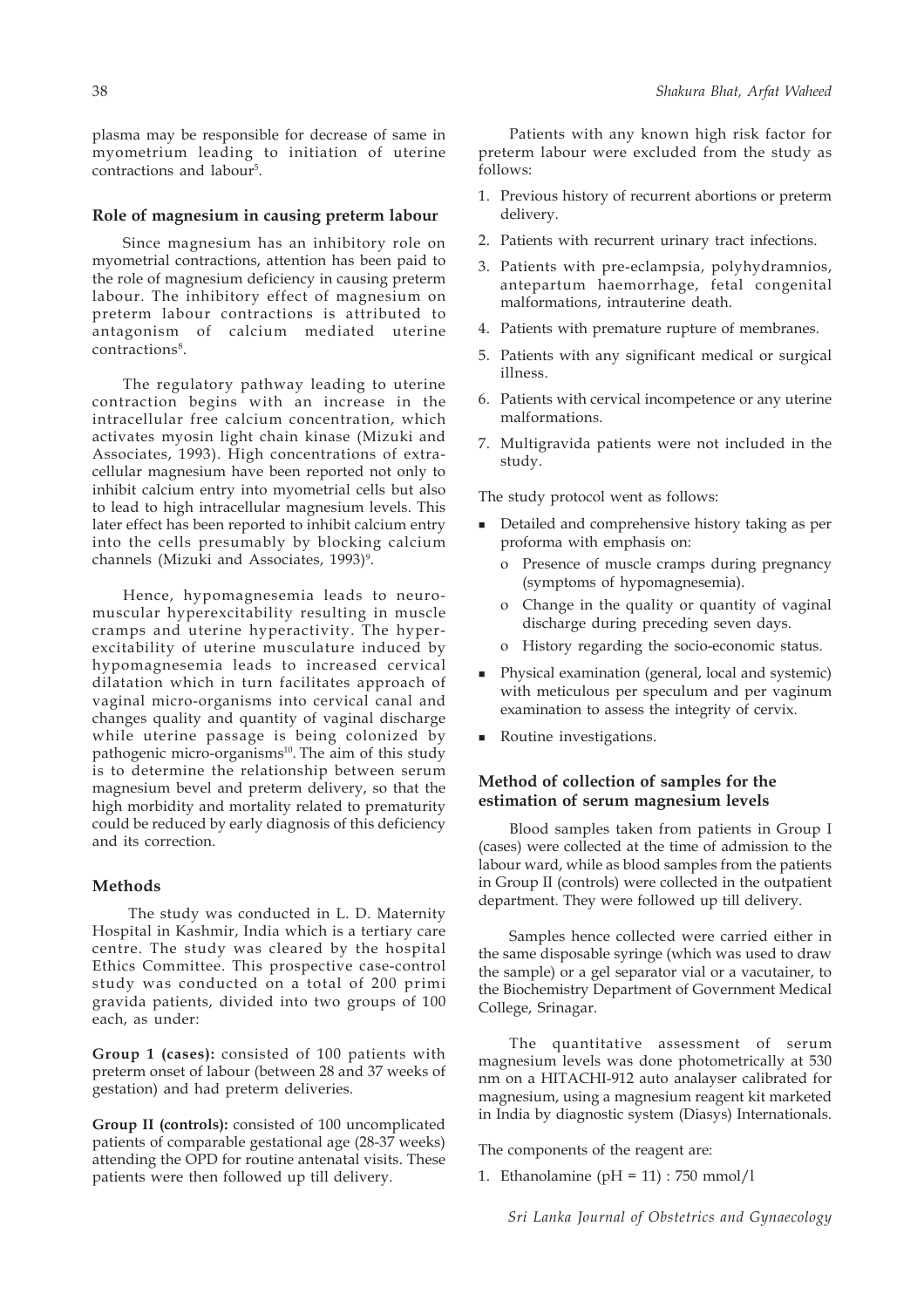- 2. GEDTA (glycoethylenediamine): 60 μmol/l
- 3. Blue of xylidyle: 110 μmol/l
- 4. Detergents

#### **Statistical analysis**

Data were expressed as mean±SD (standard deviation). For statistical analysis students 't' test, chi-square test, and Post-Hoc test were used. 'P' value of <0.05 was considered as significant as <0.001 was considered as highly significant.

# **Results**

The demographic characteristics were similar in both groups (Table 1).

There was a statistically highly significant difference between the two groups when compared for history of muscle cramps in pregnancy (p value <0.001). 89 out of 100 patients in Group I revealed the history of muscle cramps whereas only 51 out of 100 patients in Group II gave this history. Out of 100 patients in Group I, 83 complained of a change in the quality or quantity of vaginal discharge during preceding seven days, whereas only 16 out of 100

patients in Group II had a change in the quality or quantity of vaginal discharge during the same period. The two groups were compared statistically on the basis of this complaint and the difference was highly significant statistically (p<0.001), chi square value of 89.78.

Serum magnesium levels were compared for various socio-economic classes using one way ANOVA with post-HOC test, to make multiple comparisons. The comparison for serum magnesium levels between high (1.813±0.109 SD) and middle (1.700±0.165SD) socio-economic classes revealed statistically significant difference (p<0.05). The difference in serum magnesium levels between high socio-economic class (1.813±1.109 SD) and low socioeconomic class (1.362±0.118 SD) was found to be statistically highly significant (p<0.001). Similarly, the difference in serum magnesium levels between middle (1.3662±0.118 SD) and low socioeconomic class (1.362±0.118 SD) was statistically highly significant (p<0.001). Finally the mean serum magnesium level in Group I (case group) was found to be 1.343 mg/dl with a S.D. of 0.09 whereas in Group II (control group) it was 1.875 mg/dl with a SD of 0.013. The difference between the two groups was found to be statistically highly significant ( $p$ <0.001).

| Age (years) |                  | Group I (cases) |                | Group II (controls)        |
|-------------|------------------|-----------------|----------------|----------------------------|
|             | No.              | Percent         |                | Percent                    |
| $24 - 26$   | 17               | 17              | 12             | 12                         |
| $27 - 29$   | 35               | 35              | 41             | 41                         |
| $30 - 32$   | 43               | 43              | 40             | 40                         |
| $33 - 35$   | 3                | 3               | $\overline{4}$ | $\overline{4}$             |
| > 36        | $\overline{2}$   | $\mathcal{P}$   | 3              | 3                          |
| Total       | 100              | 100             | 100            | 100                        |
| Mean        | $28.63 \pm 2.80$ |                 |                | $28.90\pm2.10$ P=0.44 (NS) |

**Table 1. Age distribution**

NS = Non-significant

The age of the patient varied from 24-37 years. Mean age in Group 1 is 28.63 as compared to mean age of 28.90 in Group 2. There was no statistically significant difference between the two groups (P=0.44).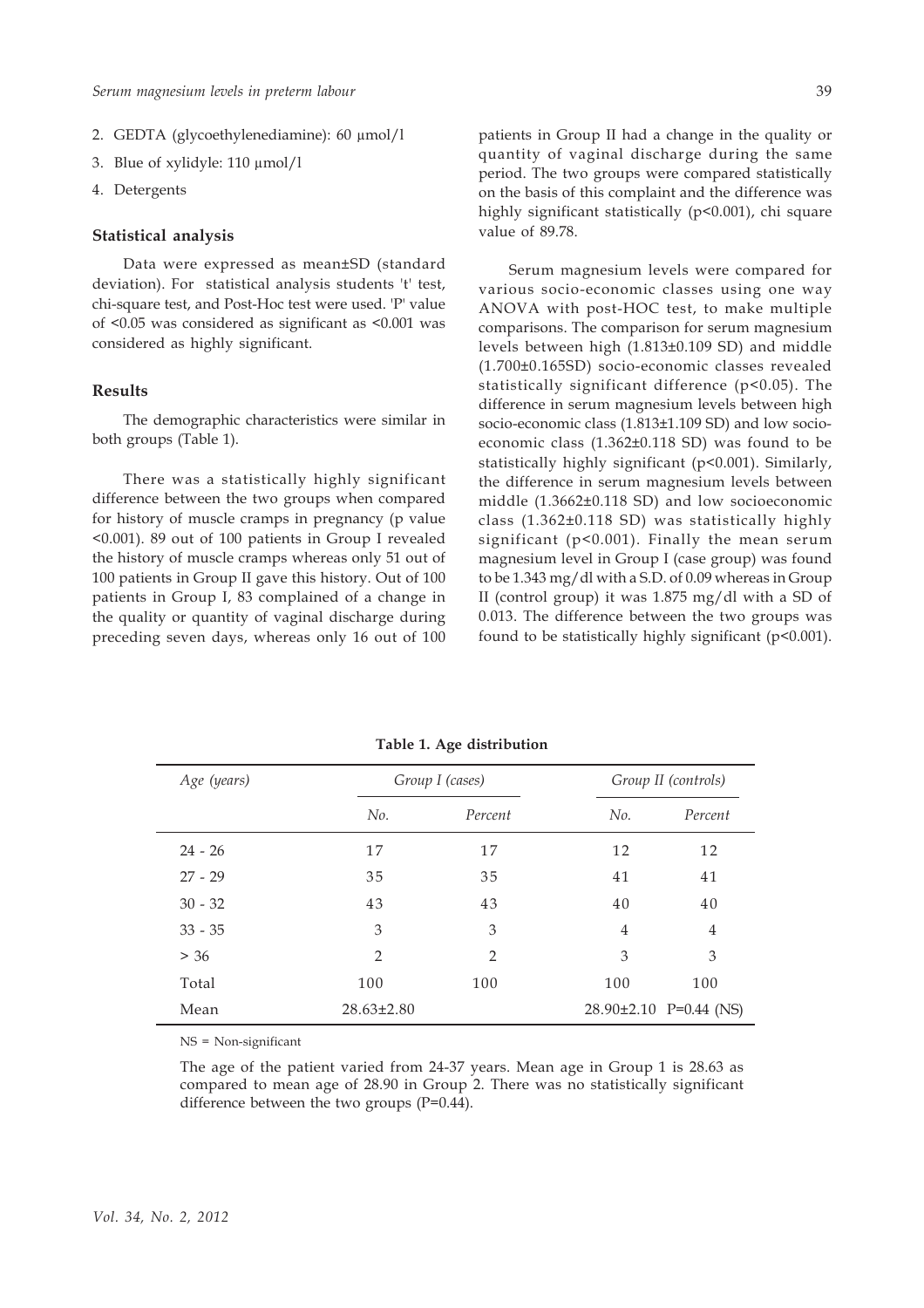# **Discussion**

Over the past two decades a marked increase in the survival of very low birth weight infants has been seen. However, a reduction in mortality has not been accompanied by a reduction in neonatal morbidity or long term handicaps $11$ . Premature infants are at a greater risk of short term and long term complications including disabilities and impediments in growth and mental development<sup>12</sup>. Hence, to predict and prevent the occurrence of preterm labour and delivery would go a long way to reduce the morbidity and mortality resulting from it.

| Table 2. Distribution by socio-economic class |  |  |  |
|-----------------------------------------------|--|--|--|
|-----------------------------------------------|--|--|--|

| Socio-economic<br>class                       | Group I<br>(cases) |         |     | Group II<br>(controls) |  |  |
|-----------------------------------------------|--------------------|---------|-----|------------------------|--|--|
|                                               | No.                | Percent | No. | Percent                |  |  |
| High                                          | 6                  | 6       | 16  | 16                     |  |  |
| Middle                                        | 36                 | 36      | 39  | 39                     |  |  |
| Low                                           | 58                 | 58      | 45  | 45                     |  |  |
| Total                                         | 100                | 100     | 100 | 100                    |  |  |
| Statistical analysis $P < 0.05$ (significant) |                    |         |     |                        |  |  |

Majority, 58 patients in Group I belonged to low socio-economic class, whereas in Group II only 45 patients belonged to this class. 6 and 16 patients in Group I and II respectively belonged to high socioeconomic class. 36 and 39 patients in group I and II respectively were from middle socio-economic class.  $'P'$  value <0.05.



*Figure 1.* **Comparison for distribution of patients by socio-economic classes between Group I and Group II.**

The aim of our investigation was to study the serum magnesium levels in preterm labour and to compare these values with those patients who had a term delivery, to find associated signs and symptoms and to suggest nutritional correction of prognostic value.

Many recent findings have augmented the significance of magnesium in human health and disease<sup>13</sup>. There is a mounting evidence that alterations in magnesium metabolism have a negative impact on pregnancy outcome<sup>13</sup>. Exact cause of hypomagnesemia in patients of preterm labour is not known but nutritional and socio-economic factors have been blamed for it. Neuromuscular hyperexcitability is an initial problem cited in individuals who have or are developing magnesium deficiency. Neuromuscular hyperexcitability in turn leads to uterine hyperactivity resulting in premature onset of labour<sup>14</sup>. The role of hypomagnesemia in preterm labour contractions is attributed to loss of antagonism of calcium mediated uterine contractions<sup>8</sup>.

| Table 3a. History of muscle cramps |  |  |  |
|------------------------------------|--|--|--|
|------------------------------------|--|--|--|

| History of<br>muscle cramps                                           | Group I<br>(cases) |         |     | Group II<br>(controls) |
|-----------------------------------------------------------------------|--------------------|---------|-----|------------------------|
|                                                                       | No.                | Percent | No. | Percent                |
| Present                                                               | 89                 | 89      | 51  | 51                     |
| Absent                                                                | 11                 | 11      | 49  | 49                     |
| Total                                                                 | 100                | 100     | 100 | 100                    |
| Statistical analysis $\chi^2$ =34.38; P<0.001 (highly<br>significant) |                    |         |     |                        |

89 patients in Group I gave a history of muscle cramps during pregnancy, whereas only 51 patients from Group II had this complaint. The difference between the two groups was found to be highly significant  $2$ (chi-square) = 34.38; p<0.001).



*Figure 2.* **Comparison for history of muscle cramps between Group I and Group II.**

*Sri Lanka Journal of Obstetrics and Gynaecology*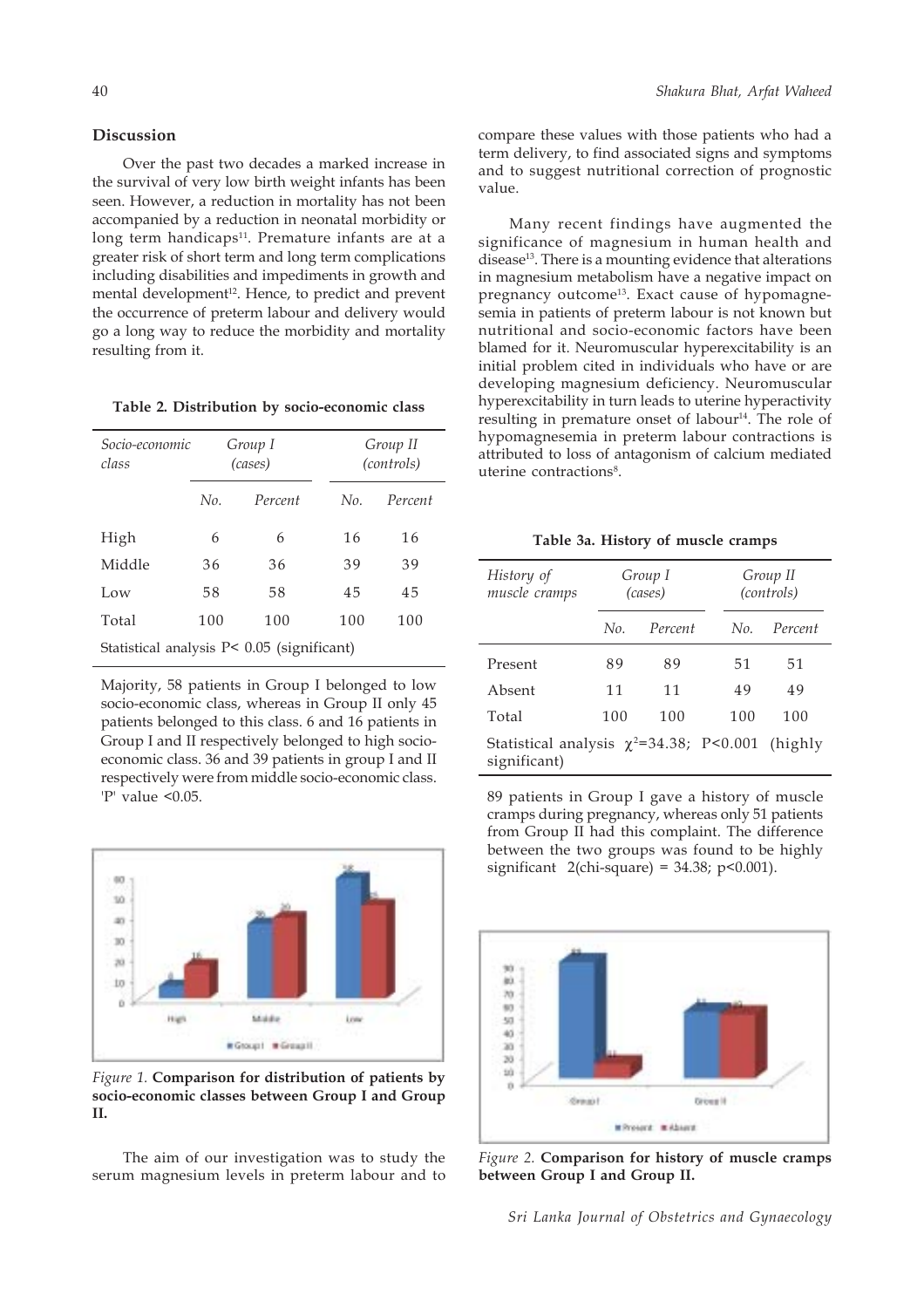**Table 3b. History of changes in quality or quantity of vaginal discharge in preceding seven days**

| Changes in the<br>status of vaginal                                   |     | Group I<br>(cases) | Group II<br>(controls) |         |  |
|-----------------------------------------------------------------------|-----|--------------------|------------------------|---------|--|
| discharge                                                             | No. | Percent            | No.                    | Percent |  |
| Present                                                               | 83  | 83                 | 16                     | 16      |  |
| Absent                                                                | 17  | 17                 | 84                     | 84      |  |
| Total                                                                 | 100 | 100                | 100                    | 100     |  |
| Statistical analysis $\chi^2$ =89.78; p<0.001 (highly<br>significant) |     |                    |                        |         |  |

History of change in the quality or quantity of vaginal discharge in the preceding seven days was given by 83 patients in Group I while as only 16 patients in Group II revealed this history. The difference between the two groups was found to be statistically highly significant (p<0.001). Chisquare = 89.78.

In our study most of the patients presenting with preterm labour i.e. in Group I belonged to low

socio-economic class (58 out of 100 cases), whereas 6 out of 100 and 36 out of 100 patients in Group I belonged to high and middle socio-economic classes respectively (Table 2 and 4). In Group II (controls), most of the patients, 45 out of 100 belonged to low socio-economic class, whereas 39 and 16 patients belonged to middle and high socio-economic classes respectively. The percentage of preterm labour cases belonging to low socio-economic class was significantly higher than the upper and middle socio-economic classes (p<0.05). Previous clinical studies have also shown that the preterm birth rate was highest in low socio-economic class<sup>5,15,16</sup>. A significantly higher incidence of muscle cramps and change in the quality or quantity of vaginal discharge (Table 3a and 3b) as compared to normal pregnancy women delivering at term was seen in our study comparable to the observations of  $10,17$ . The mechanism of preterm labour could be explained by hyperexcitability of uterine musculature induced by hypomagnesemia leading to increased cervical dilatation which in turn facilitates the approach of vaginal micro-organisms into the cervical canal and changes the quality and quantity of vaginal discharge.

| Socio-economic class | No. of cases | Serum magnesium levels |              |              | $P-value$    | Remarks |
|----------------------|--------------|------------------------|--------------|--------------|--------------|---------|
|                      |              | Range (mg/dl)          | Mean (mg/dl) | $SD$ (mg/dl) |              |         |
| High vs.             | 22           | 1.63-2.07              | 1.8133       | 0.109        | < 0.05       | S       |
| Middle               | 75           | 1.35-1.95              | 1.7000       | 0.165        |              |         |
| Middle vs.           | 75           | 1.35-1.95              | 1.7000       | 0.165        | $\leq 0.001$ | HS      |
| Low                  | 103          | 1.23-1.85              | 1.3662       | 0.118        |              |         |
| High vs.             | 22           | 1.63-2.07              | 1.8133       | 0.109        | ${}< 0.001$  | HS      |
| Low                  | 103          | 1.23-1.85              | 1.3662       | 0.118        |              |         |

**Table 4. Comparative study of serum magnesium levels in pregnant women between different socio-economic classes**

 $S =$  significant;  $HS =$  highly significant

Serum magnesium levels were compared among high, middle and low socio-economic groups. High socioeconomic group had a mean serum magnesium of 1.913±0.109, middle socio-economic group had serum magnesium of 1.7000±0.16 and low socio-economic group had serum magnesium levels of 1.3662±0.118. Comparison between the three groups showed that the difference in serum magnesium level was highly significant (p<0.001).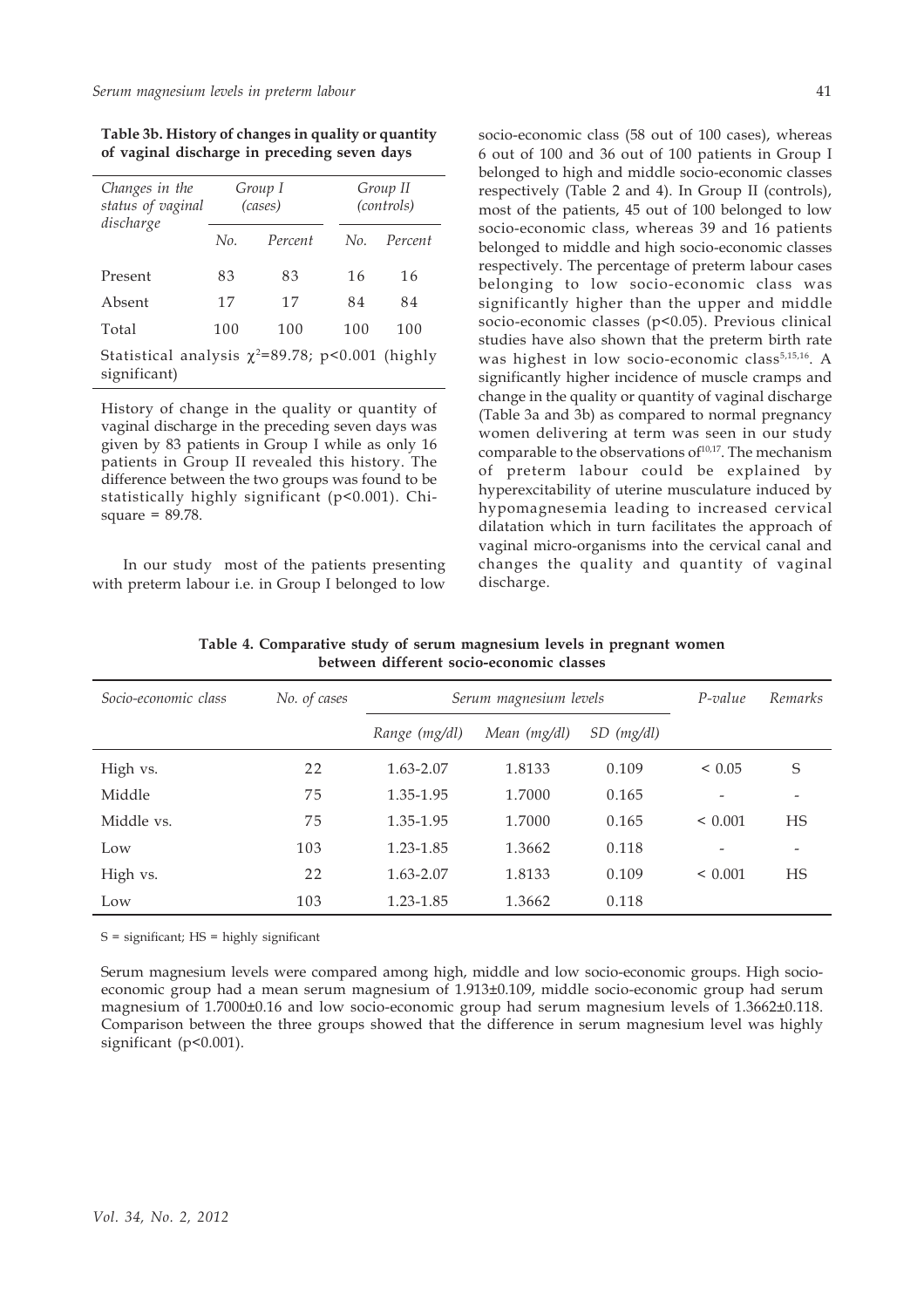

*Figure 3.* **Comparative study of serum magnesium levels in pregnant women between different socioeconomic classes.**

In our study, fall in the value of serum magnesium levels was of a greater magnitude in Group I as compared to Group II (Table 5). The mean serum magnesium level at 28-30 weeks of gestation was 1.37±0.055mg/dl in Group I as compared to a value of 1.97±0.073mg/dl in Group II. The difference was found to be statistically highly significant (p<0.001). At 31-33 weeks of gestation, mean serum magnesium level in Group I was 1.35±0.063mg/dl as compared to 1.89±0.084mg/dl in Group II. The statistical difference between the two groups was highly significant (p<0.001). The serum magnesium level in Group I at the gestational ages of 34-36 weeks was 1.31±0.060mg/dl while as in Group II the mean was 1.77±0.111 (p<0.001, highly significant statistical difference).

Previous work has also found that the serum magnesium level is slightly depressed or unchanged during first and second trimester of pregnancy, but significantly decreases during third trimester especially in last two months of pregnancy<sup>18,19</sup>. Lastly serum magnesium levels between Group I and Group II were compared (Table 6). In Group I, serum magnesium levels ranged from 1.21 to 1.64 mg/dl with a mean of 1.343 mg/dl with a SD of 0.09. In Group II, serum magnesium levels ranged from 1.61 to 2.07 mg/dl with a mean of 1.875mg/dl with a SD of 0.129. Hence, serum magnesium levels are lower in Group I as compared to Group II. The comparison between the two groups by using students 't' test revealed that there is a statistically highly significant difference between the two groups (p<0.001).

| Gestational age<br>(weeks) |                  | Serum magnesium levels (mg/dl) | Statistical analysis |         |  |
|----------------------------|------------------|--------------------------------|----------------------|---------|--|
|                            | Group I          | Group II                       | <i>p</i> -value      | Remarks |  |
| $28 - 30$                  | $1.37 \pm 0.055$ | $1.97 \pm 0.073$               | < 0.001              | HS      |  |
| $31 - 33$                  | $1.35 \pm 0.063$ | $1.89 \pm 0.84$                | < 0.001              | HS      |  |
| $34 - 36$                  | $1.31 \pm 0.060$ | $1.77 \pm 0.111$               | < 0.001              | HS      |  |
|                            |                  |                                |                      |         |  |

**Table 5. Serum magnesium levels at different gestational ages (graph)**

HS = Highly significant

Serum magnesium levels taken at different gestational ages were studied and it was found that the levels decreased with increasing gestational age for both Group I as well as Group II.



*Figure 4.* **Comparison of serum magnesium levels at different gestational ages between Group I and Group II.**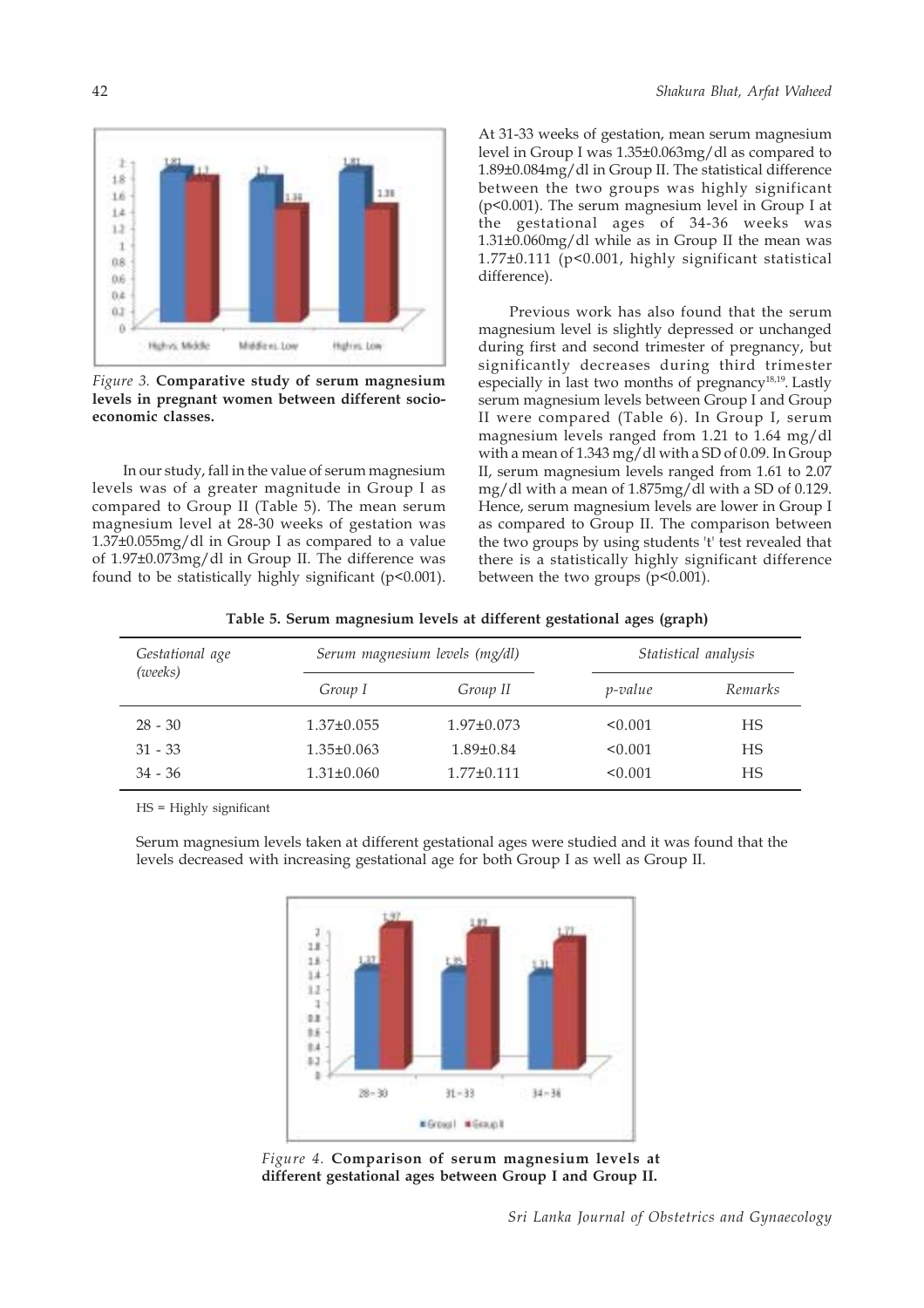| Group               | No. of patients | Serum magnesium levels (mg/dl) |       |       |        | Statistical analysis |         |
|---------------------|-----------------|--------------------------------|-------|-------|--------|----------------------|---------|
|                     |                 | Range                          | Mean  | SD    | 't'    | <i>p</i> -value      | Remarks |
| Group I (cases)     | 100             | 1.21-1.64                      | 1.343 | 0.09  | 36.597 | $\leq 0.001$         | НS      |
| Group II (controls) | 100             | 1.61-2.07                      | 1.875 | 0.013 |        |                      |         |

**Table 6. Comparison of serum magnesium levels between Group I and Group II**

HS = highly significant

The mean serum magnesium level in Group I (case group) was found to be 1.343 mg/dl with a SD of 0.09. The mean serum magnesium level in Group II (control group) was 1.875 mg/dl with a SD of 0.013. The difference between the two groups was found to be statistically highly significant (p<0.001).



*Figure 5.* **Comparison of serum magnesium levels between Group I and Group II.**

Recent work has pointed towards hypomagnesemia a significant risk factor for preterm labour and that serum magnesium estimation must be done in cases of pregnancy to predict and prevent preterm labour<sup>5,10,19</sup>. Prophylactic magnesium supplementation in such cases is an issue of debate with some studies in favour<sup>20,21,22,23</sup> whereas some studies showing no effect in preventing preterm labour24,25. However, further research agenda at the community level should be directed to see the therapeutic use of magnesium supplementation for prevention of preterm labour.

#### **Conclusions**

Serum magnesium levels can be used as a predicting tool of preterm labour and serum magnesium estimation must be done in cases of pregnancy to prevent preterm labour. Magnesium supplementation may be considered in patients with decreased serum magnesium levels to prevent preterm labour.

## **References**

1. American College of Obstetricians and Gynecologists.

Preterm Labour. Technical Bulletin No. 206, Washington DC: ACOG, 1995. *Int J Gynecol Obstet* 1995; **50**(3): 303- 313.

- 2. Anotayanonth S, Subhedar NV, Neilson JP, Harigopal S. Betamimetics for inhibiting preterm labour. *Cochrane Database of Systematic Review* 2004, Issue 4, CD 004352.
- 3. Vijay R, Prasad GS. Tocolysis with ritodrine: a comparative study in preterm labour. *Pak J Med Sci* 2006; **22**: 64-69.
- 4. Goldenberg RL, Rouse DJ. Prevention of premature birth. *New England Journal of Medicine* 1998; **5**: 313-20.
- 5. Kamal S, Sharan A, Kumar U, Shahi SK. Serum magnesium level in preterm labour. *Indian J Pathol Microbiol* 2003; **46**(2): 271-3.
- 6. Arias, Deftary, Bhide. Preterm parturition syndrome. Practical Guide to High Risk Pregnancy and Delivery: A South Asian Perspective, 3rd Edition 2008: 193-204.
- 7. Whitney EN, Cataldo CB, Rolfes SR. 6th Edition. Understanding Normal and Clinical Nutrition, Belmont, CA: Wadsworth, 1996.
- 8. Swain R, Kaplan, Machlis B. Magnesium for the next millennium. *South Med J* 1999; **92**: 1040-7.
- 9. Whitney EN, Cataldo CB, Rolfes SR. 4th Edition. Understanding Normal and Clinical Nutrition. Belmont CA: Wadsworth, 1996.